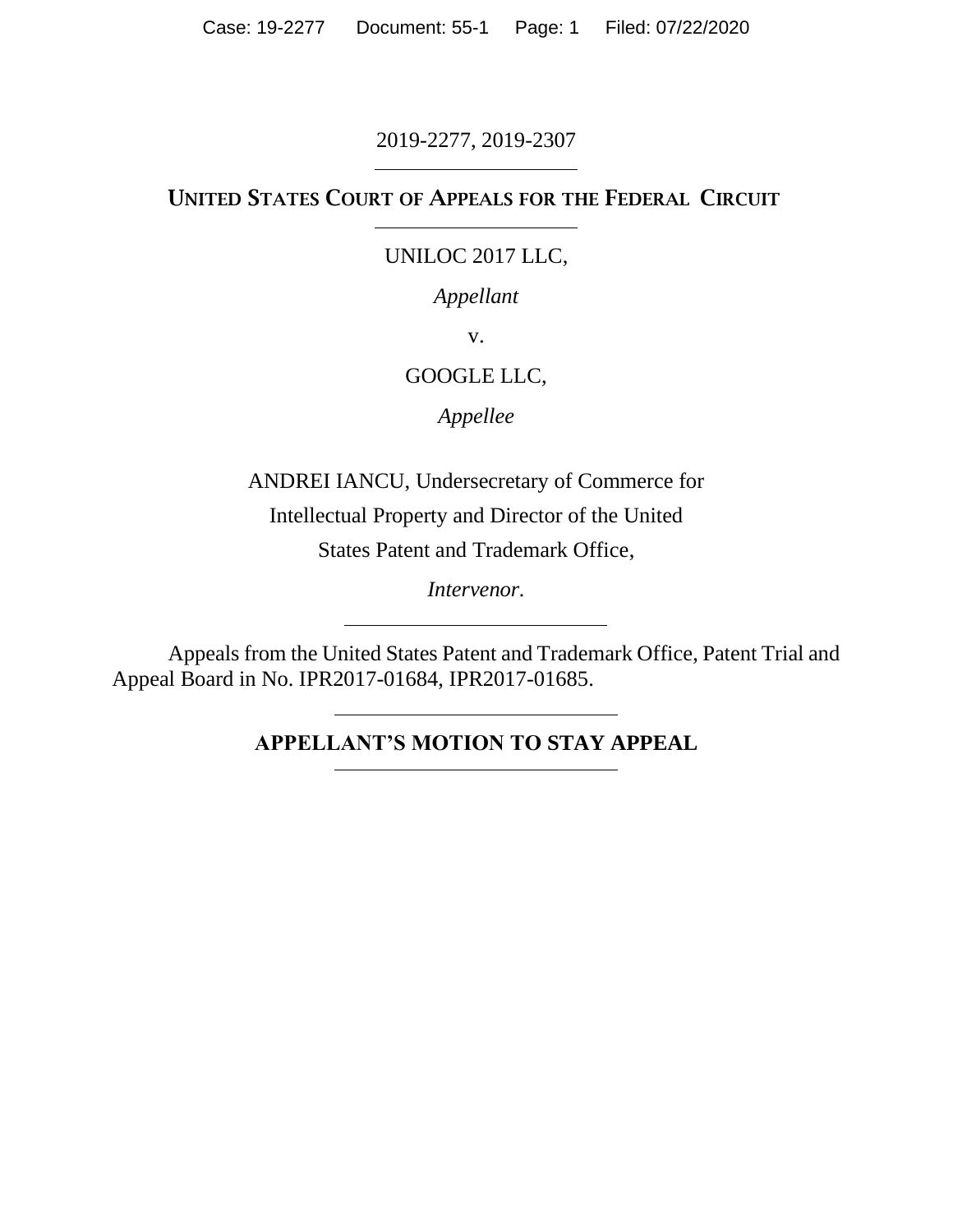Appellant Uniloc 2017 LLC ("Uniloc") moves under Federal Circuit Rule 27 and Federal Rule of Appellate Procedure 27 to stay or hold in abeyance these appeals pending final resolution of the Supreme Court's review of *Arthrex, Inc. v. Smith & Nephew, Inc.*, 941 F.3d 1320 (Fed. Cir. 2019), *denying rh'g en banc*, 953 F.3d 760 (Fed. Cir. 2020), including resolution of Petitions for Writ of Certiorari filed in Supreme Court Case Nos. 19-1204, 19-1434, 19-1452, 19-1458, and 19-1459. Uniloc is simultaneously filing a similar motion in companion Appeal No. 19-2137.

Counsel for Uniloc has conferred with Appellee ("Google") and Intervenor, Director of the U.S. Patent and Trademark Office ("PTO"). The PTO does not oppose Uniloc's motion. Uniloc was awaiting Google's response when this case was calendared for telephonic oral argument. Google has since stated that it is opposed to Uniloc's motion.

#### **BACKGROUND**

These appeals are from a final decision of the Patent Trial & Appeal Board ("Board") determining claims 1-8, 12, and 18-23 of U.S. Patent No. 7,853,000 ("the '000 patent") are unpatentable, and from a final decision of the Board determining claims 1-4, 6-8, 18, 21, and 22 of U.S. Patent No. 7,804,948 ("the '948 patent") are unpatentable. The Board's Final Written Decisions issued on January 14, 2019, prior to this Court's panel decision in *Arthrex*. The Board also issued decisions denying Uniloc's requests for rehearing on June 13, 2019 (IPR2017-01684) and June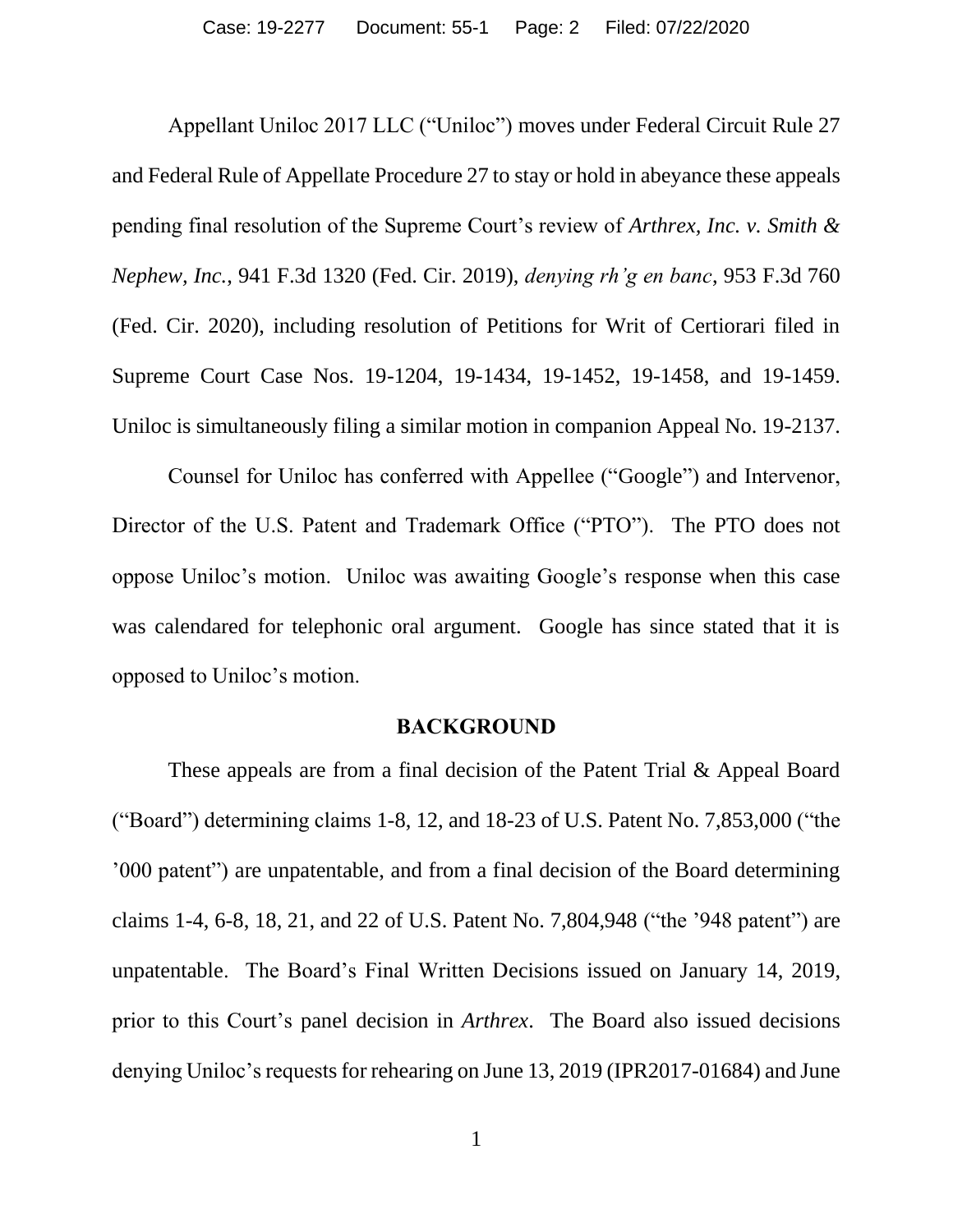#### 24, 2019 (IPR2017-01685).

In its opening brief in this consolidated appeal, Uniloc challenges the constitutionality of appointments of Administrative Patent Judges. *See* Uniloc Opening Br. 36-39. Google and the PTO argue that Uniloc forfeited its constitutional challenge by not raising it before the Board in this case. Google Br. 50-52; PTO Br. 4-6. The PTO also argues that if the Court permits Uniloc to raise a challenge to an appointments defect, the Court "should nonetheless defer disposition of this appeal pending resolution of the requests for further review of the *Arthrex* decision." PTO Br. 7.

Appeals of two other IPR decisions on the '000 and '948 patents were previously remanded to the Board under *Arthrex*. *See Uniloc 2017 LLC v. Cisco Sys., Inc.*, Appeal 18-2431 (Fed. Cir.) (appeal of IPR2017-00058); *Uniloc 2017 LLC v. Cisco Sys., Inc.*, Appeal 19-1064 (Fed. Cir.) (appeal of IPR2017-00198) . The PTAB has since ordered that all such remanded cases will be held in administrative abeyance until the Supreme Court acts on a petition for certiorari or the time for filing such petitions expires. Exhibit A (issued, e.g., as Paper 22 in IPR2017-00058, available in the PTAB's E2E electronic filing system).

#### **ARGUMENT**

Uniloc agrees with the PTO that, in the circumstances of this particular case, it would be most efficient to stay or hold this case in abeyance pending final

2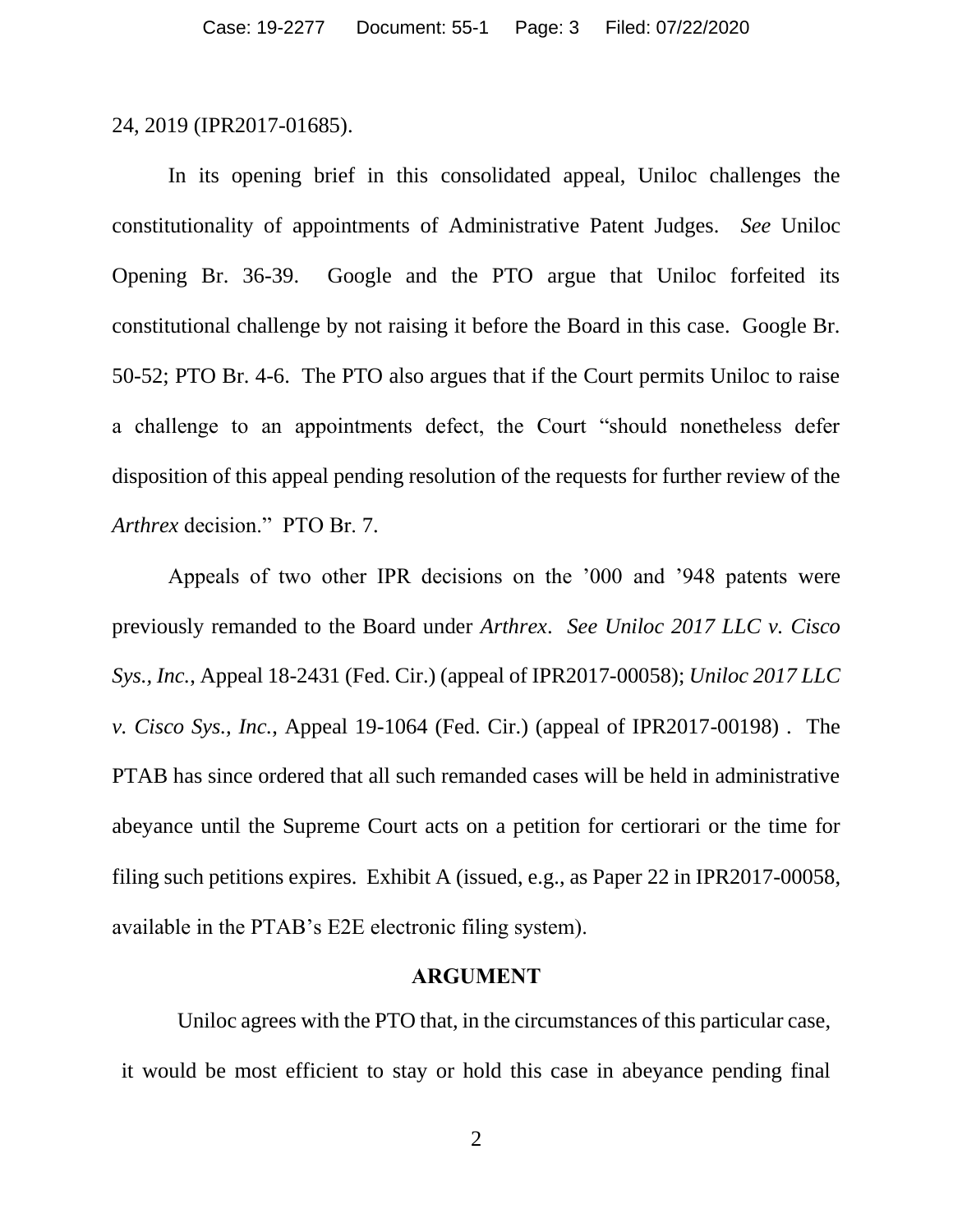resolution of the Supreme Court's review of *Arthrex*. Remand to the PTO may ultimately be unnecessary, and cases that have already been remanded are being held in abeyance pending the Supreme Court's review of *Arthrex*. Accordingly, Uniloc requests that this appeal be stayed pending resolution of the Supreme Court's review of *Arthrex*, including resolution of Petitions for Writ of Certiorari filed in Supreme Court Case Nos. 19-1204, 19-1434, 19-1452, 19-1458, and 19- 1459.

Respectfully submitted,  $\frac{1}{s}$  /s/ Jeffrey Stephens

Jeffrey Stephens

BRETT MANGRUM RYAN S. LOVELESS JAMES ETHERIDGE ETHERIDGE LAW GROUP 2600 East Southlake Boulevard Suite 120-324 Southlake, Texas 76092 (817) 470-7249 jstephens@etheridgelaw.com brett@etheridgelaw.com ryan@etheridgelaw.com jim@etheridgelaw.com

*Counsel for Appellant Uniloc 2017 LLC*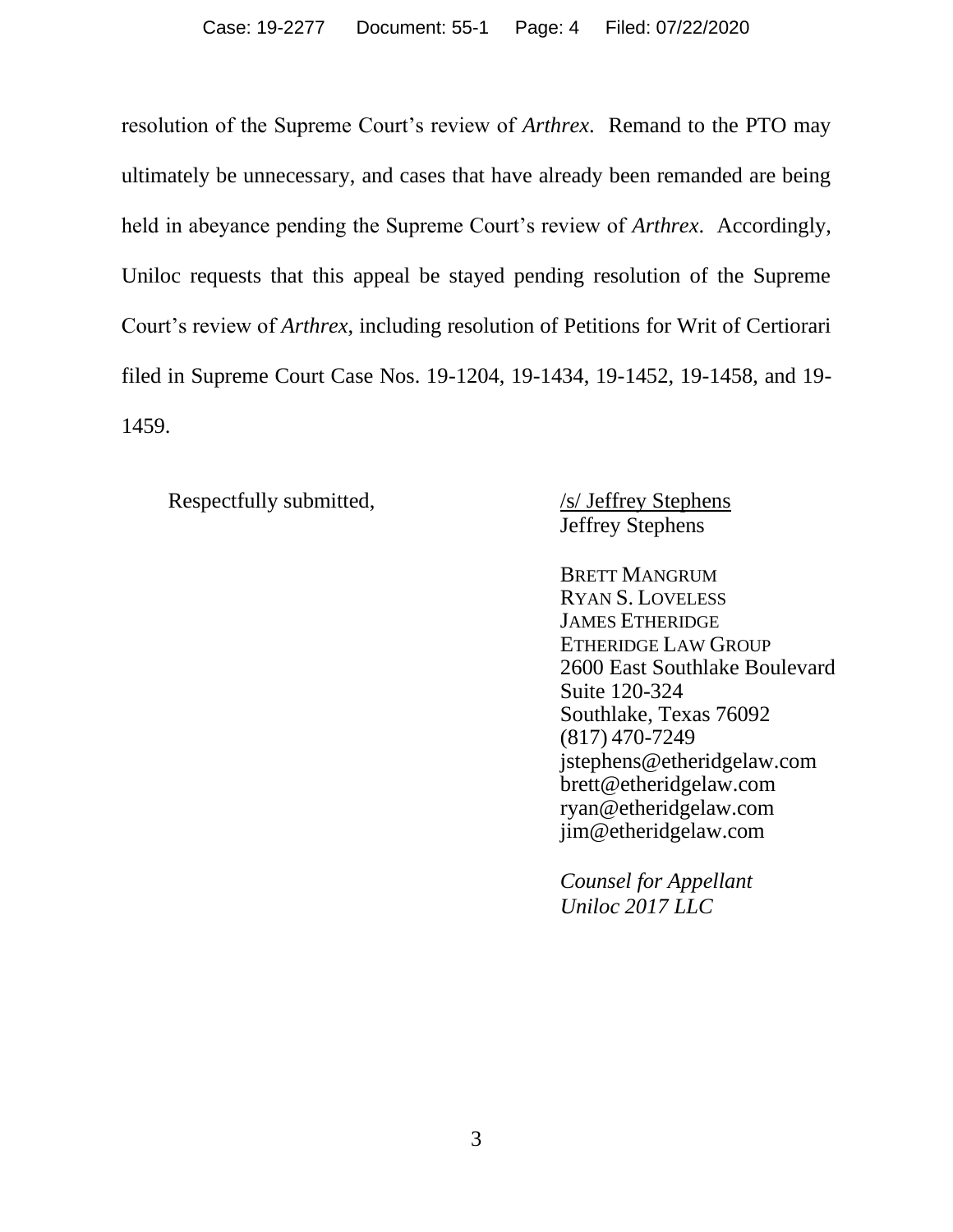FORM 9. Certificate of Interest

Form  $9(p. 1)$ **July 2020** 

# UNITED STATES COURT OF APPEALS FOR THE FEDERAL CIRCUIT

#### **CERTIFICATE OF INTEREST**

Case Number 19-2277, 19-2307

**Short Case Caption** Uniloc 2017 LLC v. Google LLC

Filing Party/Entity Uniloc 2017 LLC

**Instructions:** Complete each section of the form. In answering items 2 and 3, be specific as to which represented entities the answers apply; lack of specificity may result in non-compliance. Please enter only one item per box; attach additional pages as needed and check the relevant box. Counsel must immediately file an amended Certificate of Interest if information changes. Fed. Cir. R. 47.4(b).

I certify the following information and any attached sheets are accurate and complete to the best of my knowledge.

Date: 07/22/2020

Signature:

/s/ Jeffrey Stephens

Name:

Jeffrey Stephens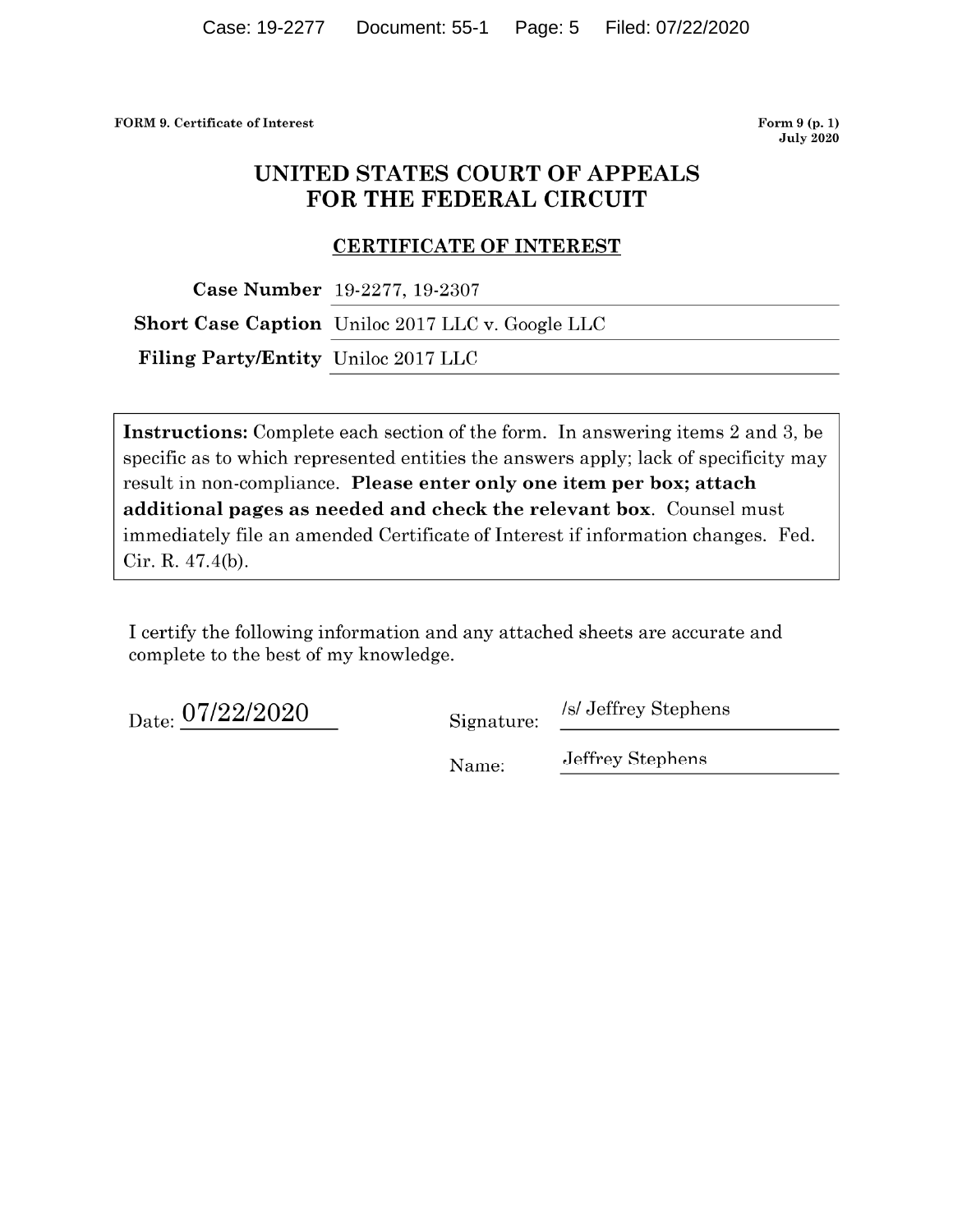FORM 9. Certificate of Interest

Form 9 (p. 2)<br>July 2020

| 1. Represented<br>Entities.<br>Fed. Cir. R. $47.4(a)(1)$ .                                       | 2. Real Party in<br>Interest.<br>Fed. Cir. R. $47.4(a)(2)$ .                                                                                               | 3. Parent Corporations<br>and Stockholders.<br>Fed. Cir. R. $47.4(a)(3)$ .                                                                                    |  |
|--------------------------------------------------------------------------------------------------|------------------------------------------------------------------------------------------------------------------------------------------------------------|---------------------------------------------------------------------------------------------------------------------------------------------------------------|--|
| Provide the full names of<br>all entities represented<br>by undersigned counsel in<br>this case. | Provide the full names of<br>all real parties in interest<br>for the entities. Do not<br>list the real parties if<br>they are the same as the<br>entities. | Provide the full names of<br>all parent corporations<br>for the entities and all<br>publicly held companies<br>that own 10% or more<br>stock in the entities. |  |
| None/Not Applicable                                                                              | $\blacksquare$ None/Not Applicable                                                                                                                         | None/Not Applicable                                                                                                                                           |  |
| Uniloc 2017 LLC                                                                                  |                                                                                                                                                            | CF Uniloc Holdings LLC                                                                                                                                        |  |
|                                                                                                  |                                                                                                                                                            |                                                                                                                                                               |  |
|                                                                                                  |                                                                                                                                                            |                                                                                                                                                               |  |
|                                                                                                  |                                                                                                                                                            |                                                                                                                                                               |  |
|                                                                                                  |                                                                                                                                                            |                                                                                                                                                               |  |
|                                                                                                  |                                                                                                                                                            |                                                                                                                                                               |  |
|                                                                                                  |                                                                                                                                                            |                                                                                                                                                               |  |
|                                                                                                  |                                                                                                                                                            |                                                                                                                                                               |  |
|                                                                                                  |                                                                                                                                                            |                                                                                                                                                               |  |
|                                                                                                  |                                                                                                                                                            |                                                                                                                                                               |  |
|                                                                                                  |                                                                                                                                                            |                                                                                                                                                               |  |
|                                                                                                  |                                                                                                                                                            |                                                                                                                                                               |  |
| П<br>Additional pages attached                                                                   |                                                                                                                                                            |                                                                                                                                                               |  |

Additional pages attached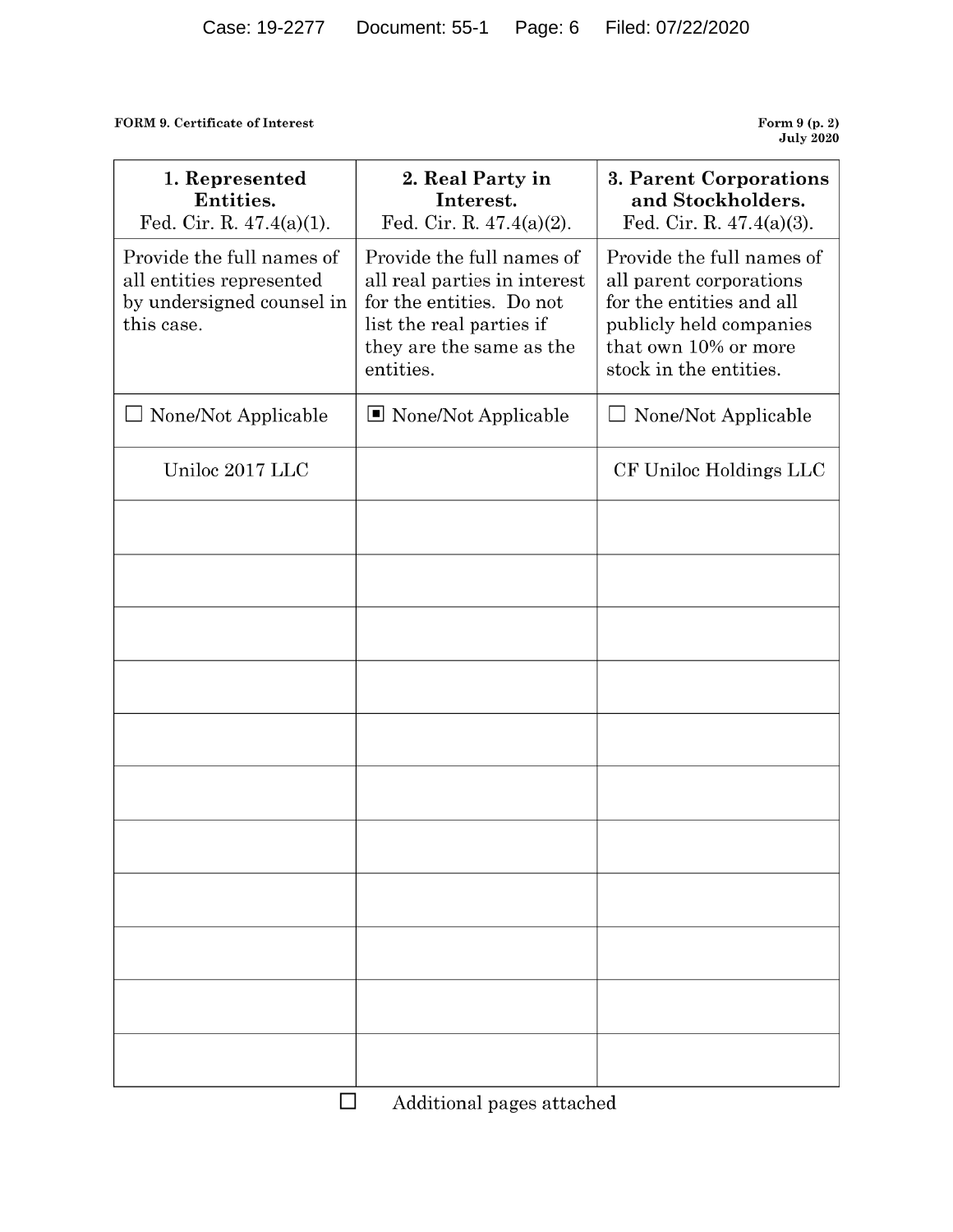FORM 9. Certificate of Interest

Form 9 (p. 3) **July 2020** 

4. Legal Representatives. List all law firms, partners, and associates that (a) appeared for the entities in the originating court or agency or (b) are expected to appear in this court for the entities. Do not include those who have already entered an appearance in this court. Fed. Cir. R.  $47.4(a)(4)$ .

| None/Not Applicable | Additional pages attached |  |  |
|---------------------|---------------------------|--|--|
| Sean D. Burdick     |                           |  |  |
|                     |                           |  |  |
|                     |                           |  |  |

**5. Related Cases.** Provide the case titles and numbers of any case known to be pending in this court or any other court or agency that will directly affect or be directly affected by this court's decision in the pending appeal. Do not include the originating case number(s) for this case. Fed. Cir. R.  $47.4(a)(5)$ . See also Fed. Cir. R. 47.5(b).

| None/Not Applicable | $\mathbf v$ | Additional pages attached |  |
|---------------------|-------------|---------------------------|--|
|                     |             |                           |  |
|                     |             |                           |  |
|                     |             |                           |  |
|                     |             |                           |  |
|                     |             |                           |  |
|                     |             |                           |  |

6. Organizational Victims and Bankruptcy Cases. Provide any information required under Fed. R. App. P. 26.1(b) (organizational victims in criminal cases) and  $26.1(c)$  (bankruptcy case debtors and trustees). Fed. Cir. R.  $47.4(a)(6)$ .

| $\mathsf{L}$ | None/Not Applicable | Additional pages attached |  |
|--------------|---------------------|---------------------------|--|
|              |                     |                           |  |
|              |                     |                           |  |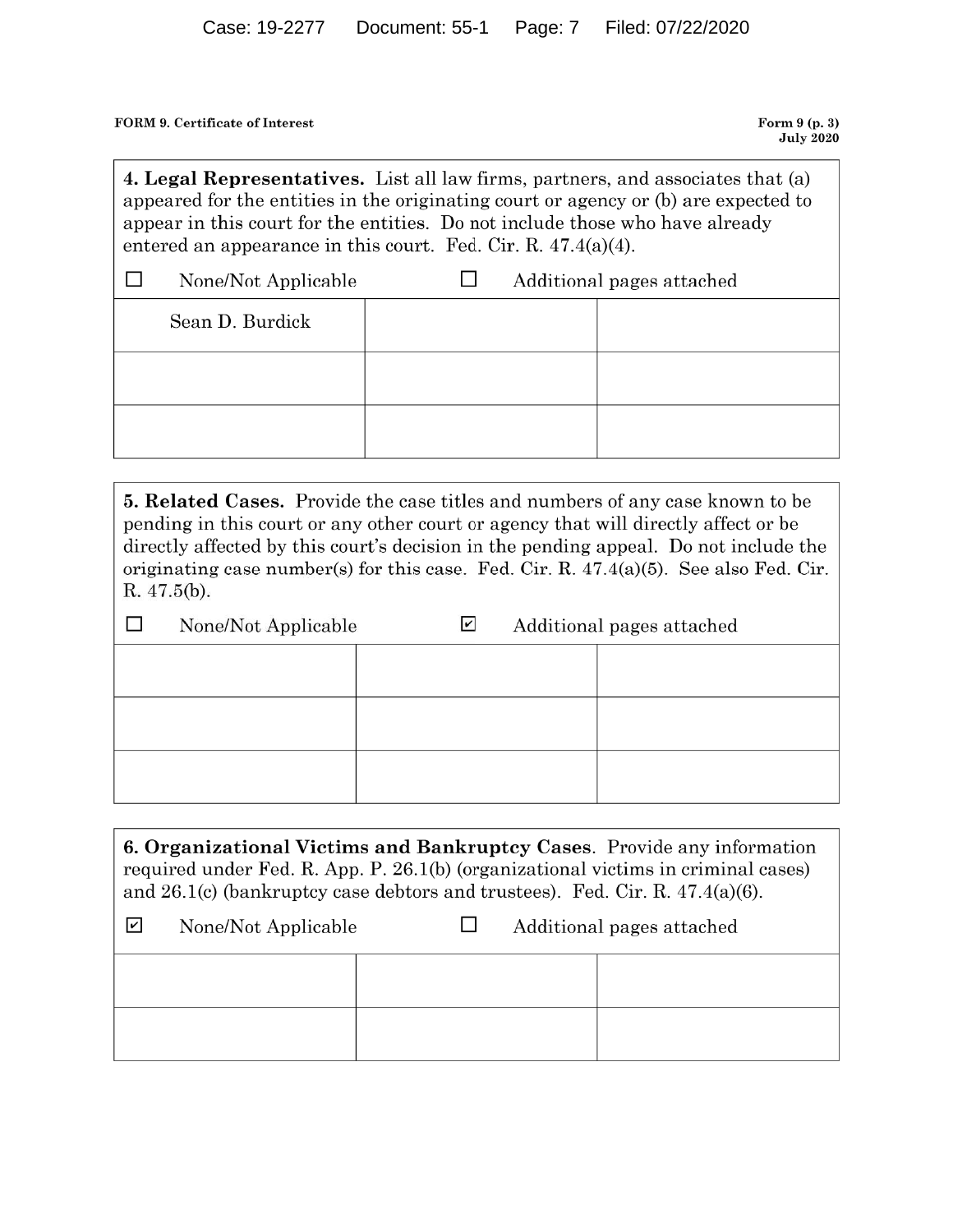Federal Circuit Appeals involving '000 and '948 patents:

*Uniloc 2017 LLC v. Cisco Systems, Inc.*, Appeal 18-2431 (vacated and remanded Jan. 23, 2020) (appeal from IPR2017-00058 involving Patent 7,804,948)

*Uniloc 2017 LLC v. Cisco Systems, Inc.*, Appeal 19-1064 (vacated and remanded Jan. 23, 2020) (appeal from IPR2017-00198 involving Patent 7,853,000)

**Case Filing Date Case Name Case Number Court** 12/28/2015 *Uniloc USA, Inc. et al v. Avaya Inc.* 6-15-cv-01168 EDTX 5/28/2016 *Uniloc USA, Inc. et al v. Google LLC* 2-16-cv-00566 EDTX 4/4/2017 *Uniloc USA, Inc. et al v. Cisco Systems, Inc.* 2-17-cv-00527 WDWA 4/21/2017 *Uniloc USA, Inc. et al v. Kik Interactive, Inc.* 2-17-cv-00346 EDTX  $4/25/2017$  *Uniloc USA, Inc. et al v. RingCentral, Inc.* 2-17-cv-00354 **EDTX** 4/25/2017 *Uniloc USA, Inc. et al v. RingCentral, Inc.* 2-17-cv-00355 **EDTX** 

District Court cases involving '000 and '948 patents:

Cases involving related U.S. Patent No. 8,571,194:

| <b>Case Name</b>                         | <b>Case Number</b> | Court       |
|------------------------------------------|--------------------|-------------|
| Uniloc 2017 LLC v. Facebook, Inc.        | 18-2251            | <b>CAFC</b> |
| Uniloc 2017 LLC v. Google LLC            | 19-2137            | <b>CAFC</b> |
| Uniloc USA, Inc. et al v. Avaya Inc.     | $6-15$ -cv-01168   | <b>TXED</b> |
| Uniloc USA, Inc. et al v. Facebook, Inc. | $6 - 16$ -cv-00223 | <b>TXED</b> |
| Uniloc USA, Inc. et al v. WhatsApp Inc.  | $6 - 16$ -cv-00225 | TXED        |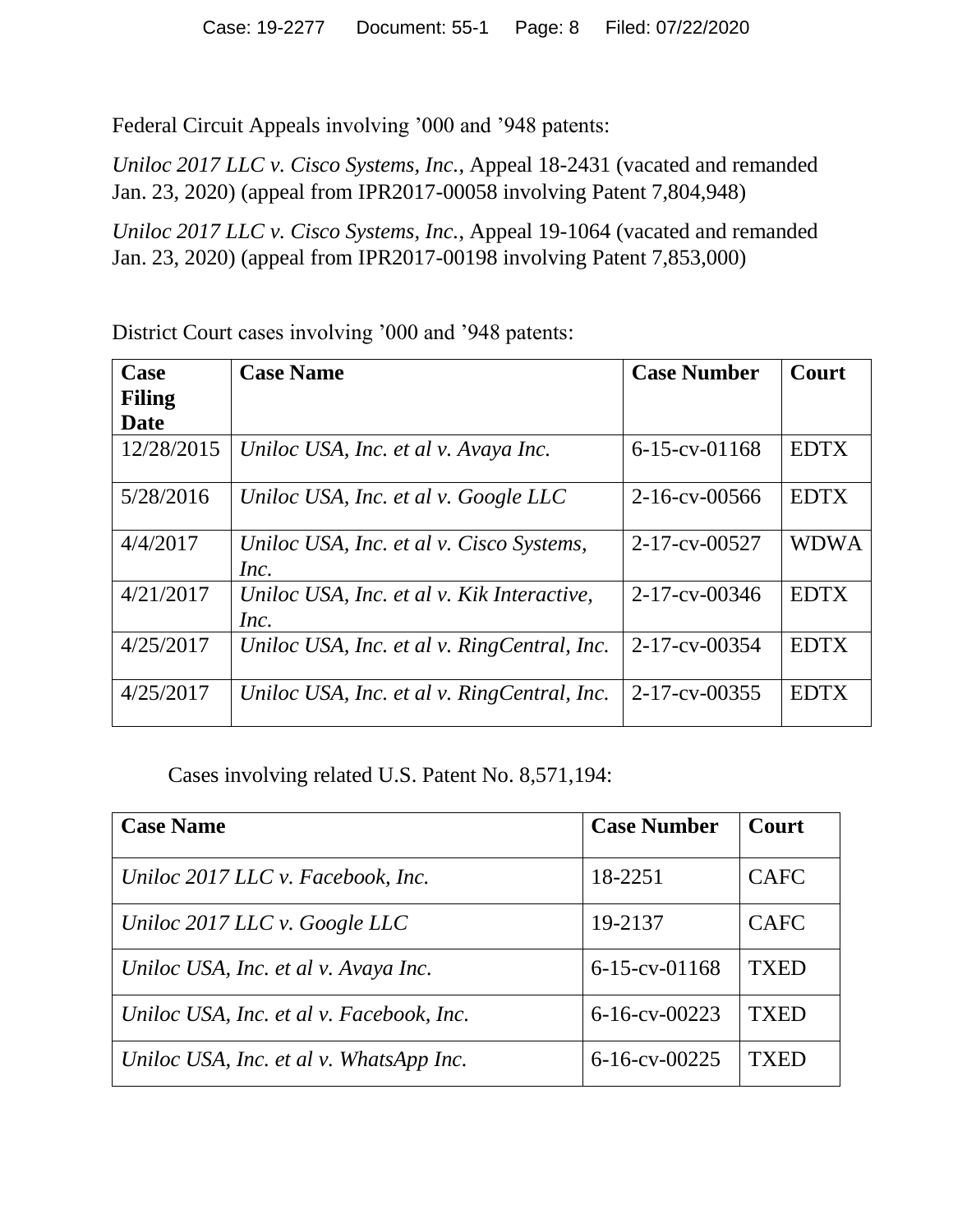| Uniloc USA, Inc. et al v. Google LLC            | $2-16$ -cv-00566      | TXED        |
|-------------------------------------------------|-----------------------|-------------|
| Uniloc USA, Inc. et al v. Cisco Systems, Inc.   | $2 - 17 - cv - 00527$ | <b>WAWD</b> |
| Uniloc USA, Inc. et al v. Kik Interactive, Inc. | $2 - 17 - cv - 00346$ | TXED        |
| Uniloc USA, Inc. et al v. RingCentral, Inc.     | 2-17-cv-00354         | <b>TXED</b> |
| Uniloc USA, Inc. et al v. RingCentral, Inc.     | $2 - 17 - cv - 00355$ | TXED        |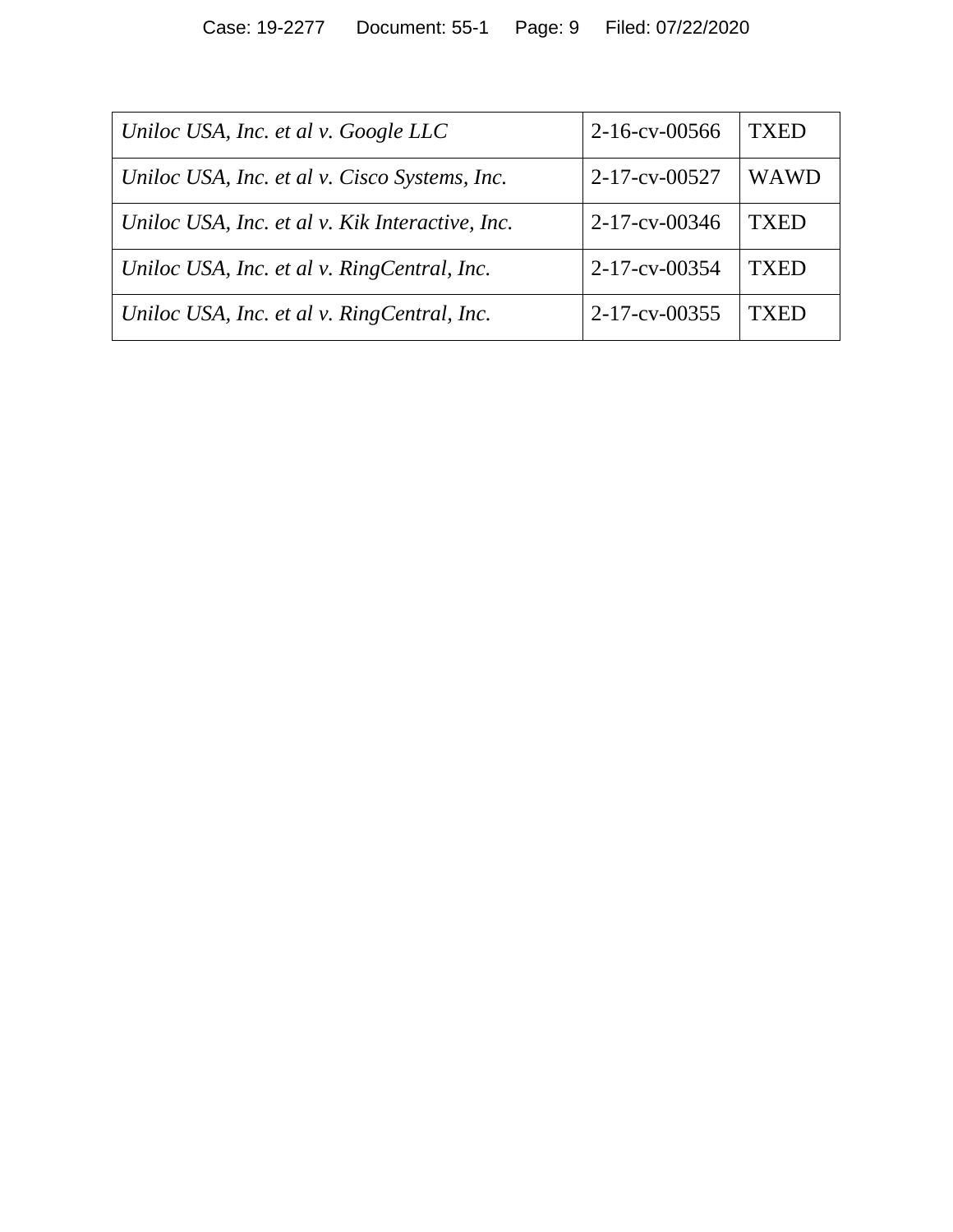# **CERTIFICATE OF COMPLIANCE**

1. This motion complies with the type-volume limitation of Federal Rule of Appellate Procedure 27(d)(2). The motion contains 531 words, excluding the portions exempted by Federal Circuit Rule 27(d).

2. This motion complies with the typeface and type style requirements of Federal Rules of Appellate Procedure 27(d)(1)(E), 32(a)(5), and 32(a)(6). The brief has been prepared in a proportionally spaced typeface using Microsoft Word and 14-point Times New Roman type.

Dated: July 22, 2020 /s/ Jeffrey Stephens

Jeffrey Stephens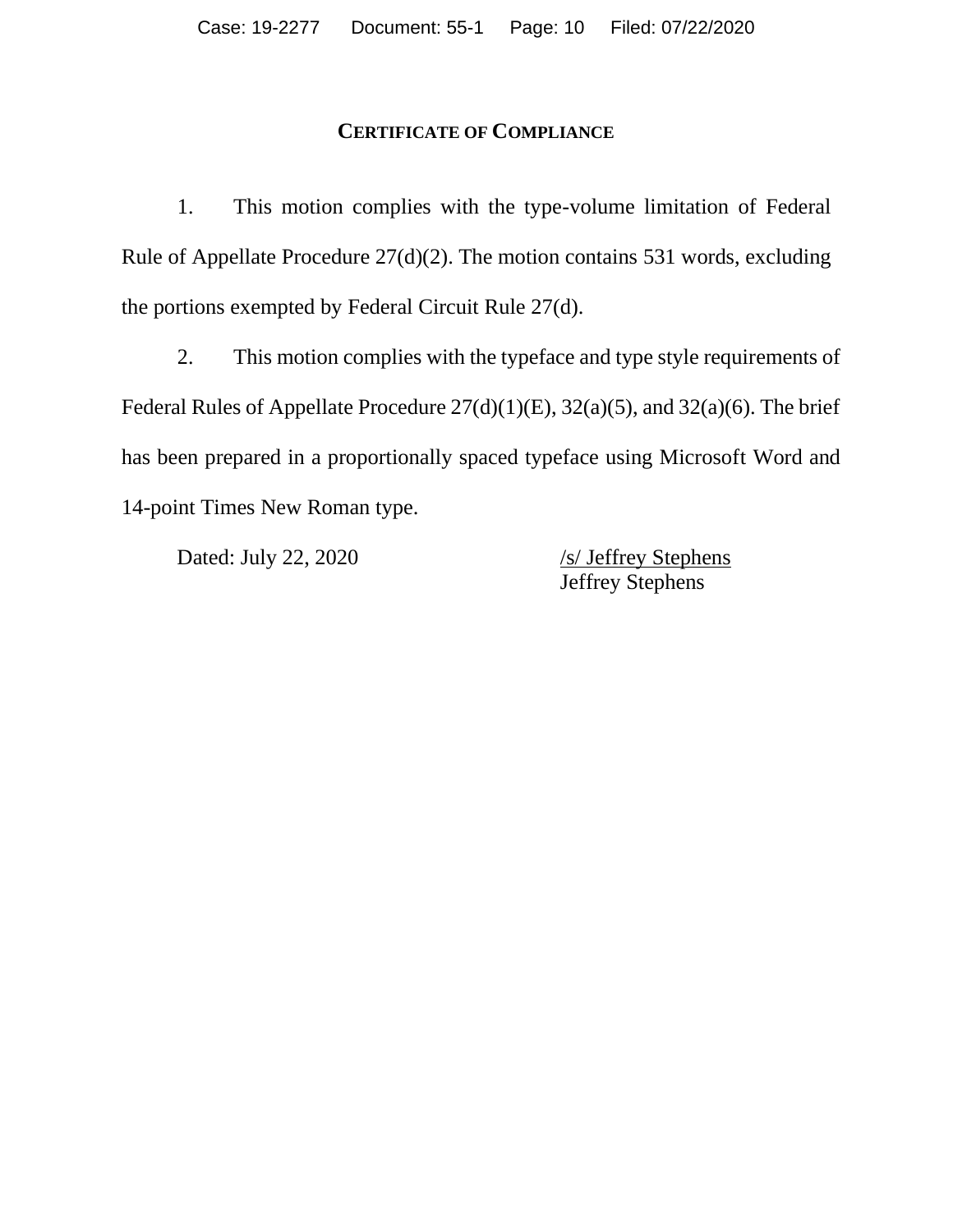# Exhibit A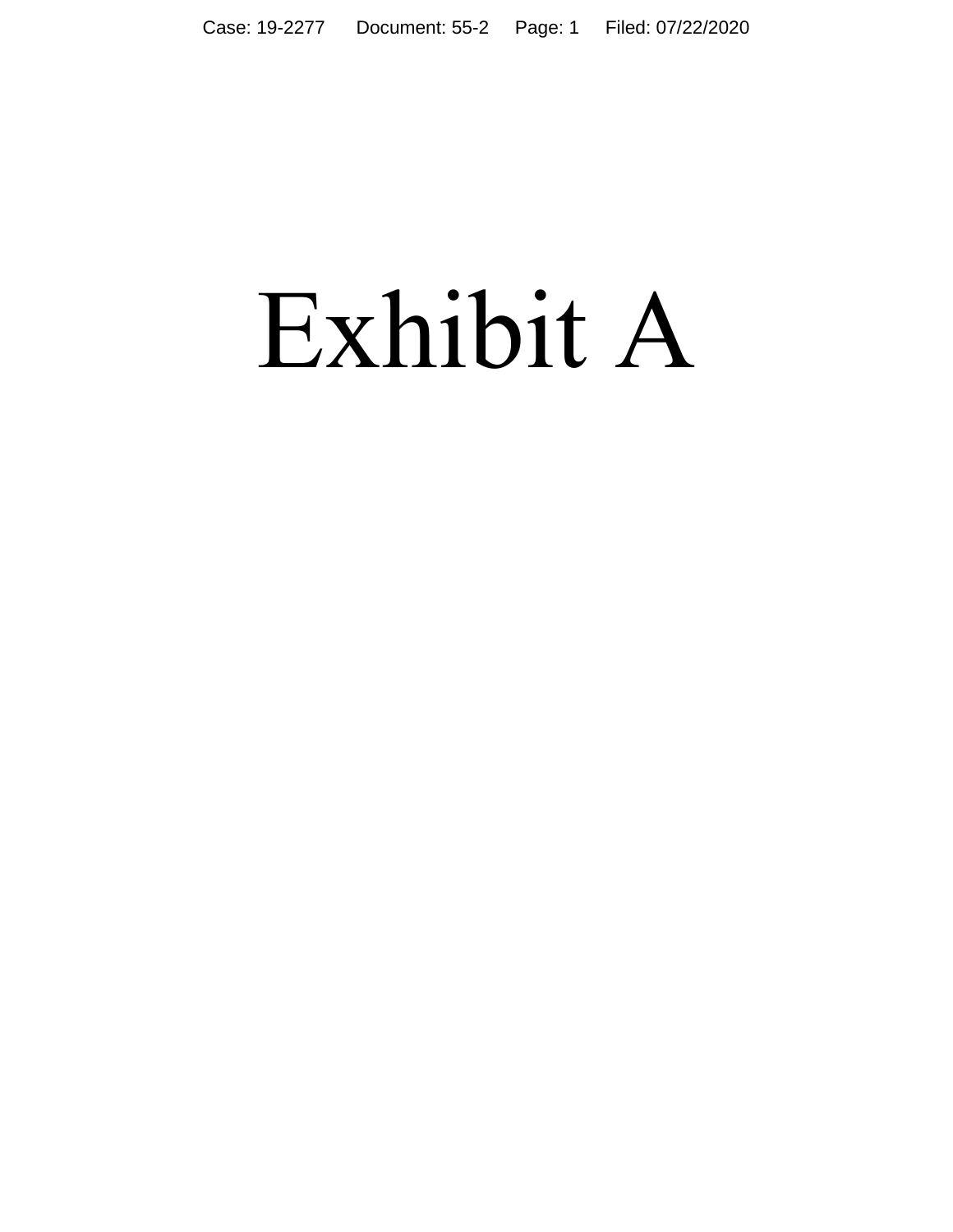## UNITED STATES PATENT AND TRADEMARK OFFICE \_\_\_\_\_\_\_\_\_\_\_\_

BEFORE THE PATENT TRIAL AND APPEAL BOARD

\_\_\_\_\_\_\_\_\_\_\_\_

GENERAL ORDER IN CASES REMANDED UNDER *ARTHREX, INC. V. SMITH & NEPHEW, INC.*, 941 F.3D 1320 (FED. CIR. 2019)

#### GENERAL ORDER

Before SCOTT R. BOALICK, *Chief Administrative Patent Judge*.

BOALICK, *Chief Administrative Patent Judge*.

The United States Patent and Trademark Office ("Office") has received from the United States Court of Appeals for the Federal Circuit ("Federal Circuit") numerous Orders that rely on the Federal Circuit's decision in *Arthrex, Inc. v. Smith & Nephew, Inc.*, 941 F.3d 1320 (Fed. Cir. 2019). Those Orders have already vacated more than 100 decisions by the Patent Trial and Appeal Board ("Board"), and more such Orders are expected. The Orders instruct the Board to conduct further proceedings on remand before newly-designated Board panels.

Several parties in Board matters that have been subject to such Orders have informed the Office that they intend to seek review of the pertinent Order by the Supreme Court of the United States ("Supreme Court"). Meanwhile, in accordance with the Board's Standard Operating Procedure 9 ("SOP 9"), parties are contacting the Board to schedule teleconferences with the appropriate Board panel in their proceeding. To avoid burdening the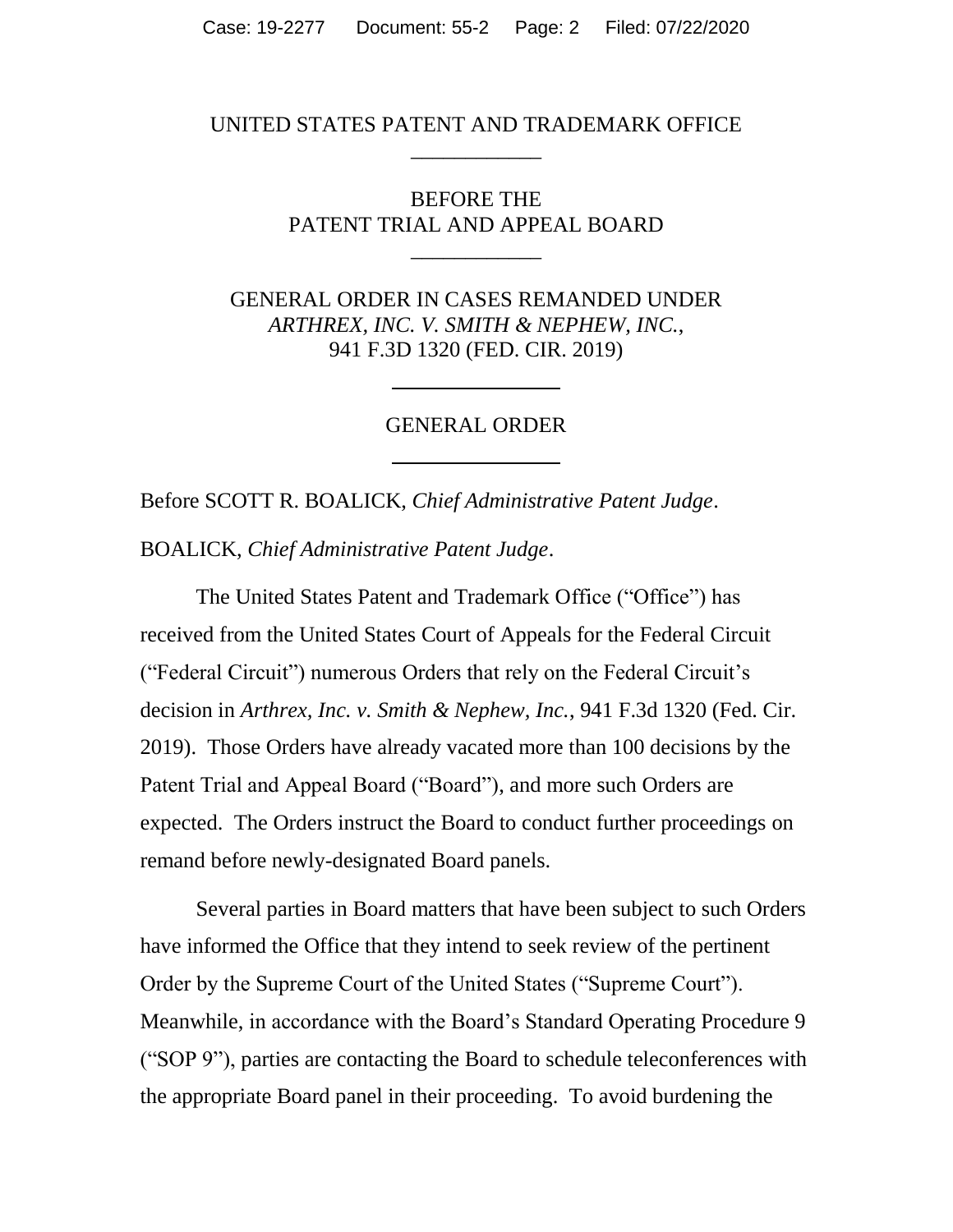General Order Regarding *Arthrex*-Related Remands Case: 19-2277 Document: 55-2 Page: 3 Filed: 07/22/2020

Office and the parties until all appellate rights have been exhausted, I exercise my discretion to: (1) suspend the requirements in SOP 9 in cases remanded by the Federal Circuit under *Arthrex*; and (2) hold all such cases in administrative abeyance until the Supreme Court acts on a petition for certiorari or the time for filing such petitions expires.

## ORDER

It is therefore ORDERED that the following matters are held in abeyance:

- 1. App. Ser. No. 95/001,679
- 2. App. Ser. No. 95/001,754
- 3. App. Ser. No. 95/001,792
- 4. App. Ser. No. 95/001,851
- 5. CBM2017-00064
- 6. CBM2017-00065
- 7. CBM2017-00066
- 8. CBM2017-00067
- 9. CBM2018-00034
- 10. IPR2014-01235
- 11. IPR2015-00249
- 12. IPR2015-01046
- 13. IPR2015-01047
- 14. IPR2016-00693
- 15. IPR2016-00957
- 16. IPR2016-01542
- 17. IPR2016-01621
- 18. IPR2016-01622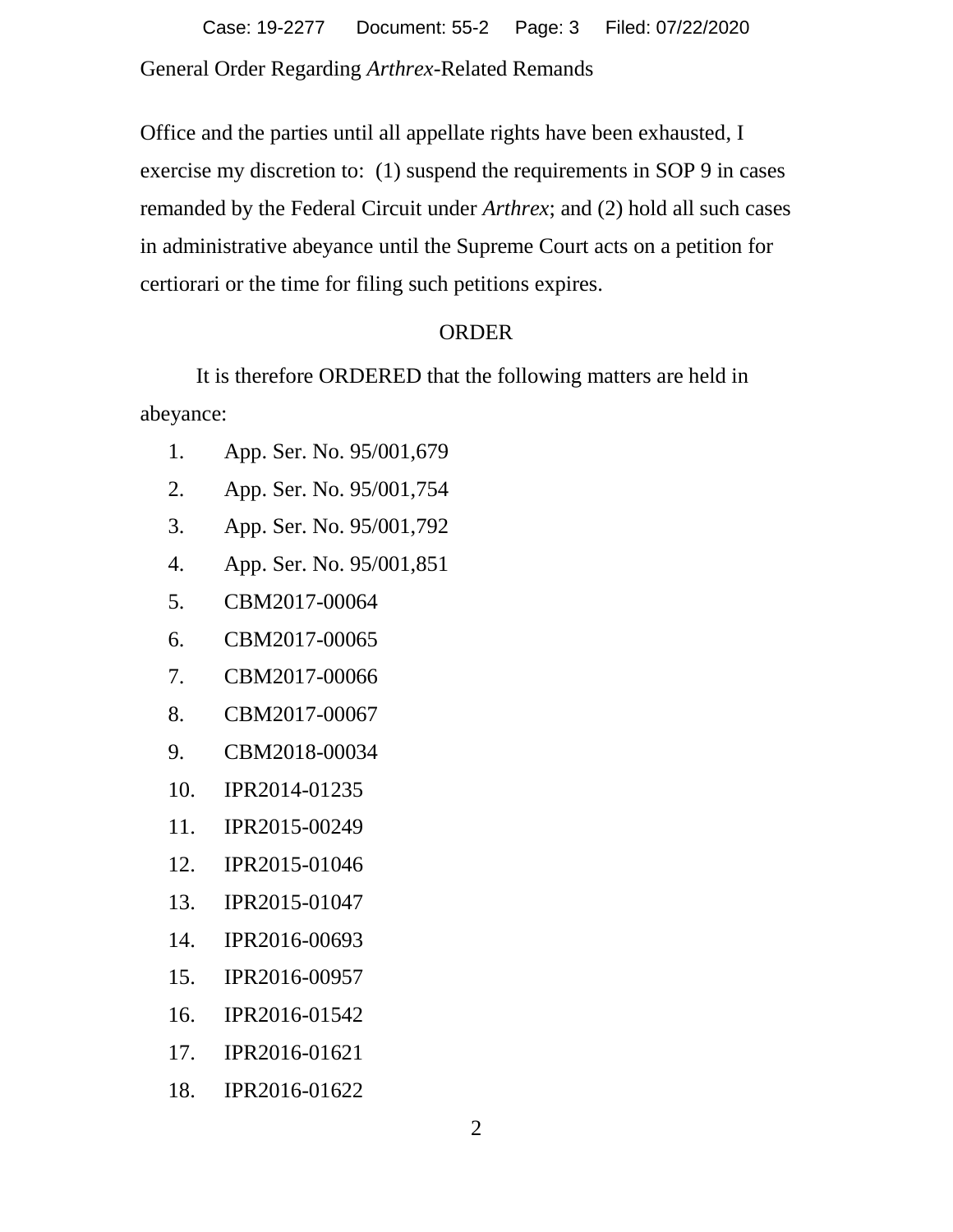Case: 19-2277 Document: 55-2 Page: 4 Filed: 07/22/2020

General Order Regarding *Arthrex*-Related Remands

- 19. IPR2016-01756
- 20. IPR2017-01218
- 21. IPR2017-00058
- 22. IPR2017-00116
- 23. IPR2017-00198
- 24. IPR2017-00275
- 25. IPR2017-00350
- 26. IPR2017-00351
- 27. IPR2017-00352
- 28. IPR2017-00353
- 29. IPR2017-00524
- 30. IPR2017-00901
- 31. IPR2017-00950
- 32. IPR2017-00951
- 33. IPR2017-00952
- 34. IPR2017-01048
- 35. IPR2017-01049
- 36. IPR2017-01050
- 37. IPR2017-01256
- 38. IPR2017-01391
- 39. IPR2017-01392
- 40. IPR2017-01393
- 41. IPR2017-01405
- 42. IPR2017-01406
- 43. IPR2017-01409
- 44. IPR2017-01410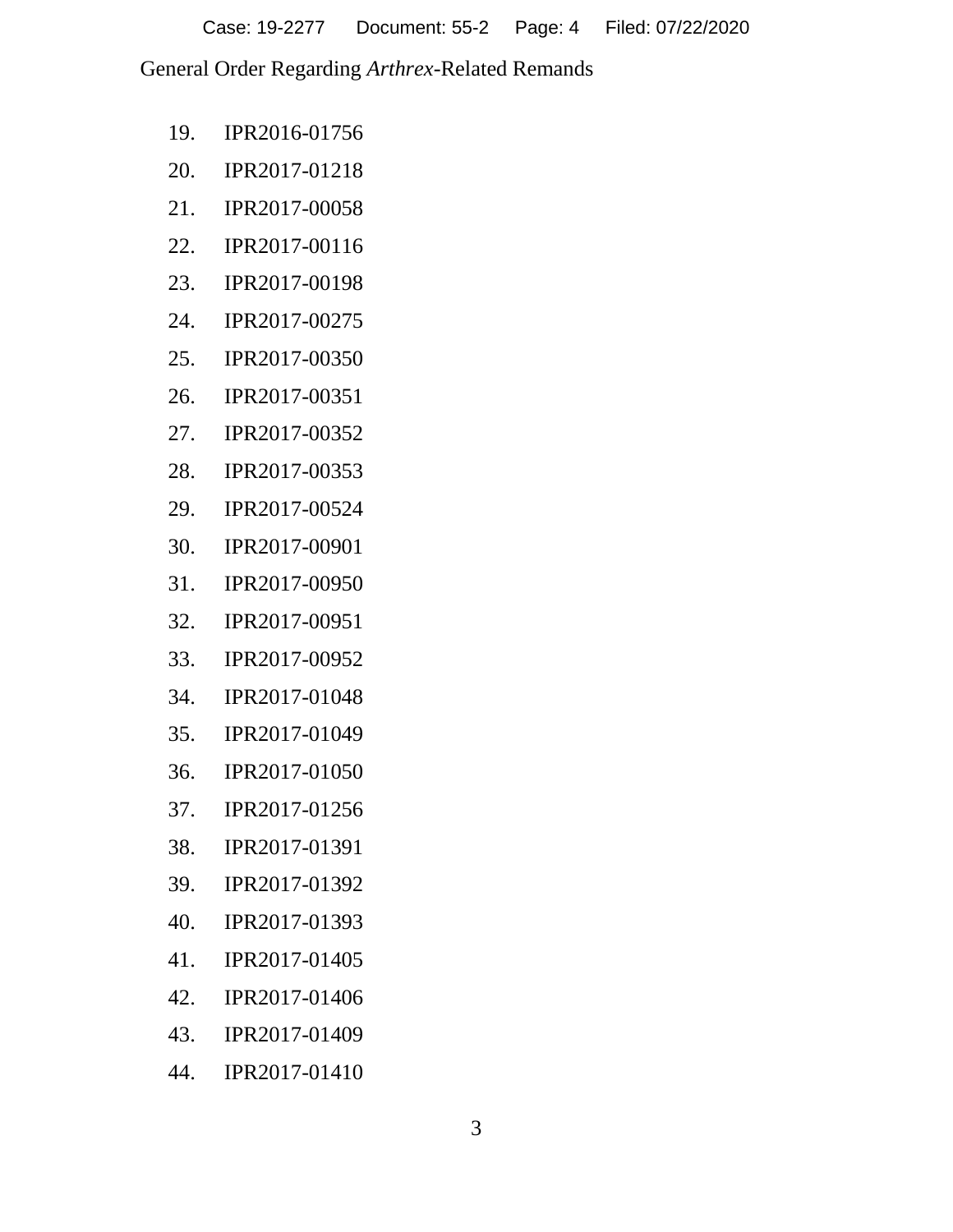Case: 19-2277 Document: 55-2 Page: 5 Filed: 07/22/2020

General Order Regarding *Arthrex*-Related Remands

- 45. IPR2017-01500
- 46. IPR2017-01707
- 47. IPR2017-01714
- 48. IPR2017-01735
- 49. IPR2017-01736
- 50. IPR2017-01737
- 51. IPR2017-01797
- 52. IPR2017-01798
- 53. IPR2017-01799
- 54. IPR2017-01800
- 55. IPR2017-01801
- 56. IPR2017-01802
- 57. IPR2017-01919
- 58. IPR2017-02131
- 59. IPR2017-02132
- 60. IPR2017-02136
- 61. IPR2017-02138
- 62. IPR2017-02158
- 63. IPR2018-00522
- 64. IPR2018-00864
- 65. IPR2018-00044
- 66. IPR2018-00187
- 67. IPR2018-00200
- 68. IPR2018-00205
- 69. IPR2018-00206
- 70. IPR2018-00207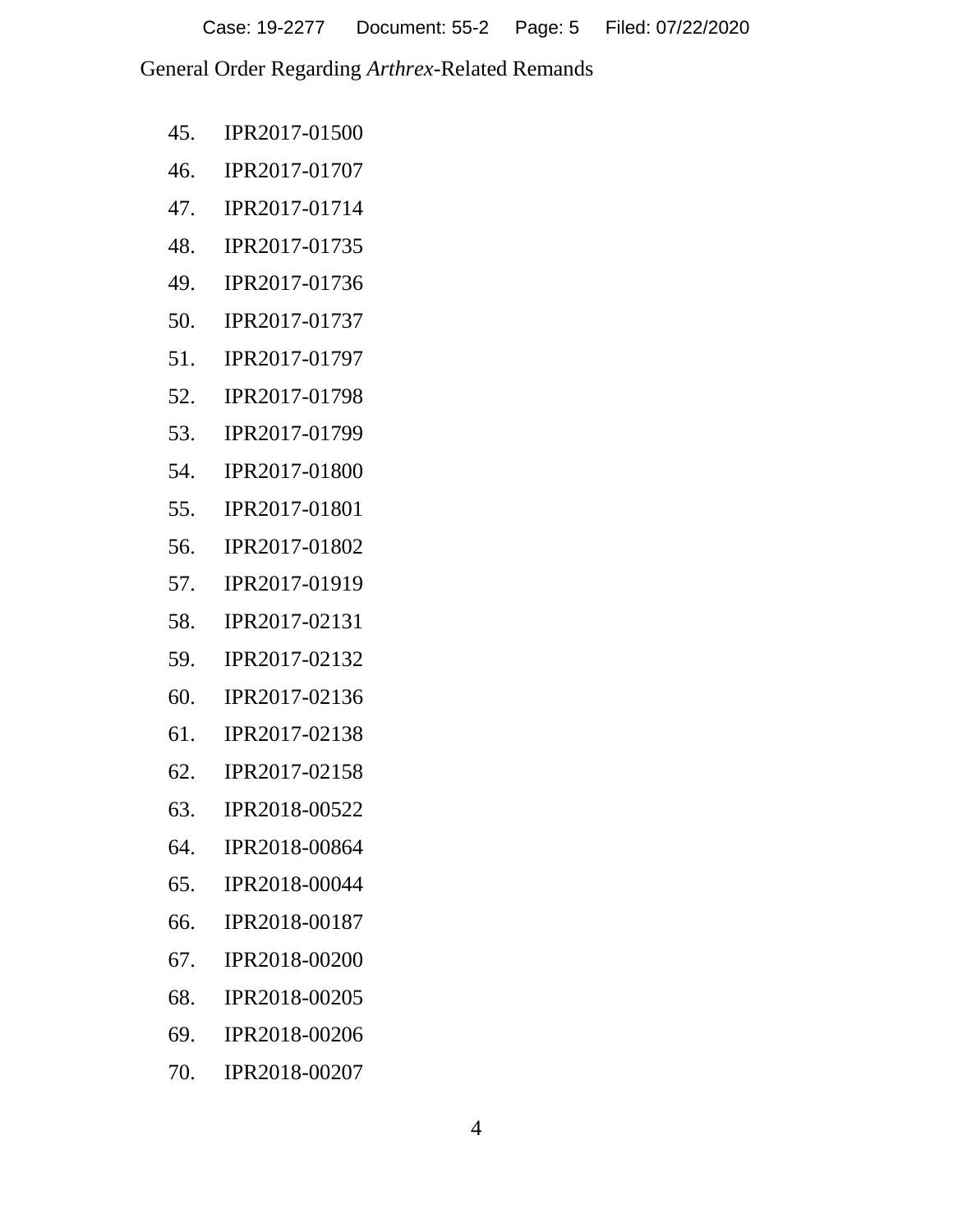Case: 19-2277 Document: 55-2 Page: 6 Filed: 07/22/2020

General Order Regarding *Arthrex*-Related Remands

- 71. IPR2018-00208
- 72. IPR2018-00272
- 73. IPR2018-00312
- 74. IPR2018-00329
- 75. IPR2018-00333
- 76. IPR2018-00336
- 77. IPR2018-00338
- 78. IPR2018-00339
- 79. IPR2018-00342
- 80. IPR2018-00343
- 81. IPR2018-00369
- 82. IPR2018-00374
- 83. IPR2018-00375
- 84. IPR2018-00404
- 85. IPR2018-00458
- 86. IPR2018-00486
- 87. IPR2018-00529
- 88. IPR2018-00571
- 89. IPR2018-00599
- 90. IPR2018-00680
- 91. IPR2018-00870
- 92. IPR2018-00871
- 93. IPR2018-00872
- 94. IPR2018-00873
- 95. IPR2018-00874
- 96. IPR2018-00875